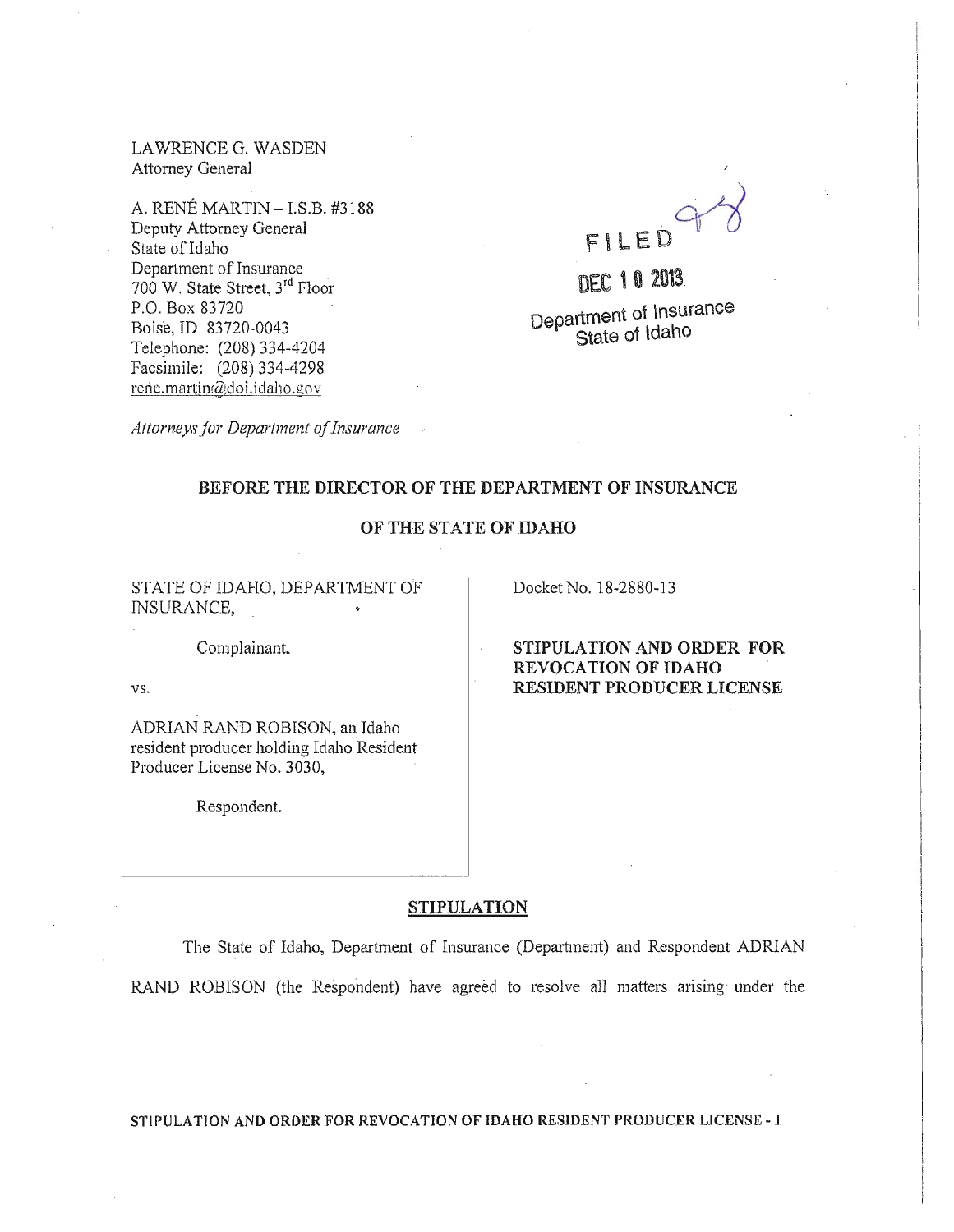administrative complaint filed on July 8, 2013, in this administrative proceeding. The Department and Respondent hereby stipulate and agree to the following terms and conditions:

1. The Respondent is a resident of the state of Idaho and is an Idaho-licensed . insurance producer, currently holding Idaho Resident Producer License No. 3030. Such license was originally issued on May 11, 1976.

2. On or about June 20, 2013, the Respondent pleaded guilty in the United States District Court for the District of Idaho to the felony crime of mail fraud, in violation of 18 U.S.C. § 1341.

3. Idaho Code § 41-1016(1)(1) authorizes the Department's Director to revoke an insurance license issued under Title 41, Idaho Code.

4. The Respondent stipulates and agrees that, under the circumstances set forth in paragraphs 2 and 3 above, it is appropriate that the Director revoke Idaho Resident Insurance Producer License No. 3030, currently maintained by him, effective as of the date of this order.

5. The Respondent stipulates and agrees that he enters into this stipulation voluntarily and with thll knowledge of all rights he may have in this matter, and that he has been represented by counsel throughout this administrative proceeding.

6. The Department and the Respondent agree that upon the full execution of this stipulation and order, all pending matters pursuant to the administrative complaint filed in this matter are fully resolved.

DATED this  $\frac{44}{1}$  day of December, 2013.

Abrian Rand Robean

**STIPULATION AND ORDER FOR REVOCATION OF IDAHO RESIDENT PRODUCER LICENSE - 2**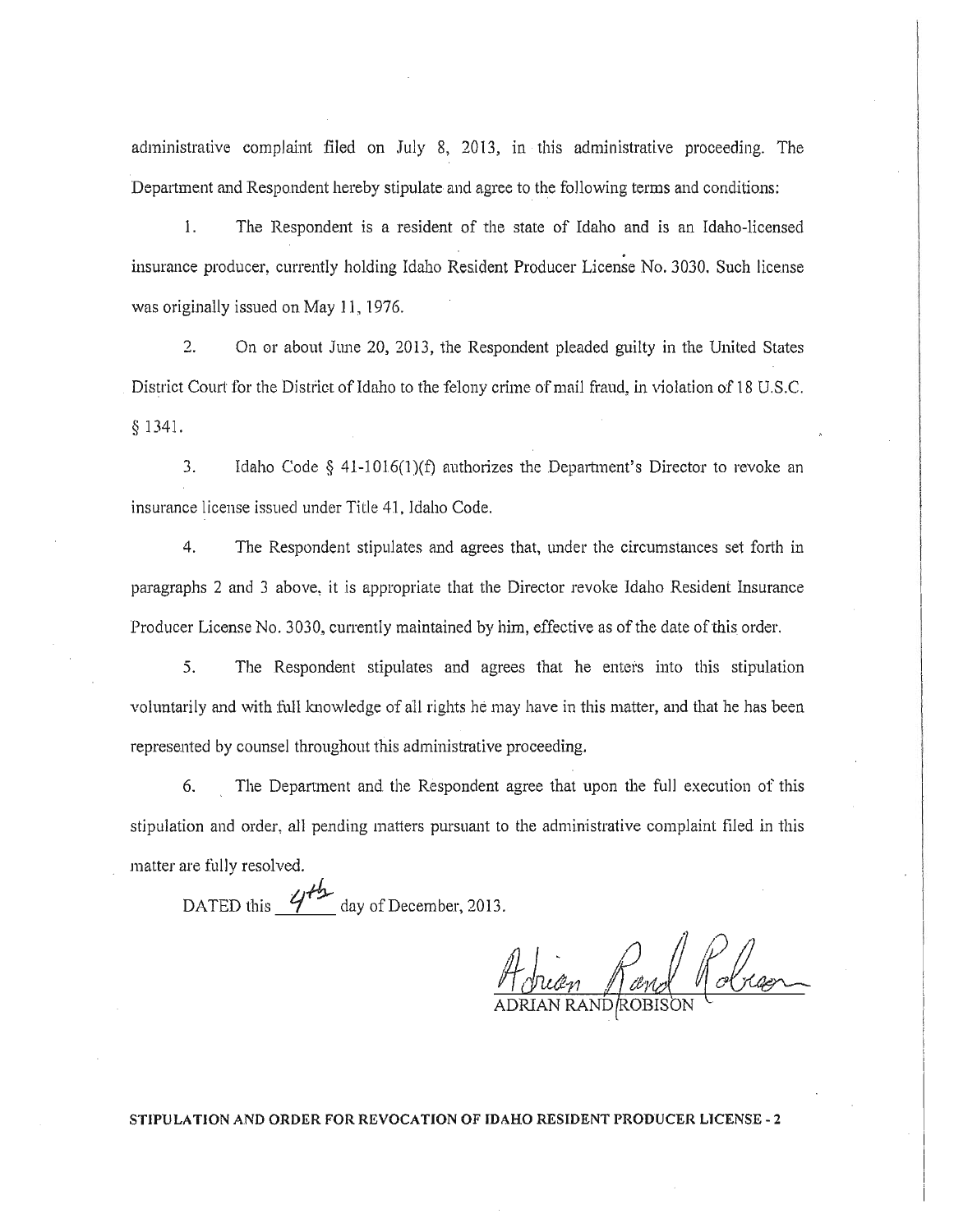## APPROVED AS TO FORM AND CONTENT:

DATED this  $4\frac{44}{2}$  day of December, 2013.

BRETT TV TOLMAN

Attorney for Respondent

DATED this day of December, 2013.

> STATE OF IDAHO DEPARTMENT OF INSURANCE

GEORGIA S<sup>V</sup>SIEHL Bureau Chief / Chief Examiner

# ORDER

Based on the foregoing, IT IS HEREBY ORDERED that Idaho Resident Producer License No. 3030, issued to ADRIAN RAND ROBISON, is hereby revoked, pursuant to Idaho

Code  $§$  41-1016(1)(f), effectively immediately.

DATED this  $\frac{1}{\sqrt{1}}$  day of December, 2013.

STATE OF IDAHO DEPARTMENT OF INSURANCE

un leal WILLIAM

 $\sim$ 

Director

STIPULATION AND ORDER FOR REVOCATION OF IDAHO RESIDENT PRODUCER LICENSE - 3